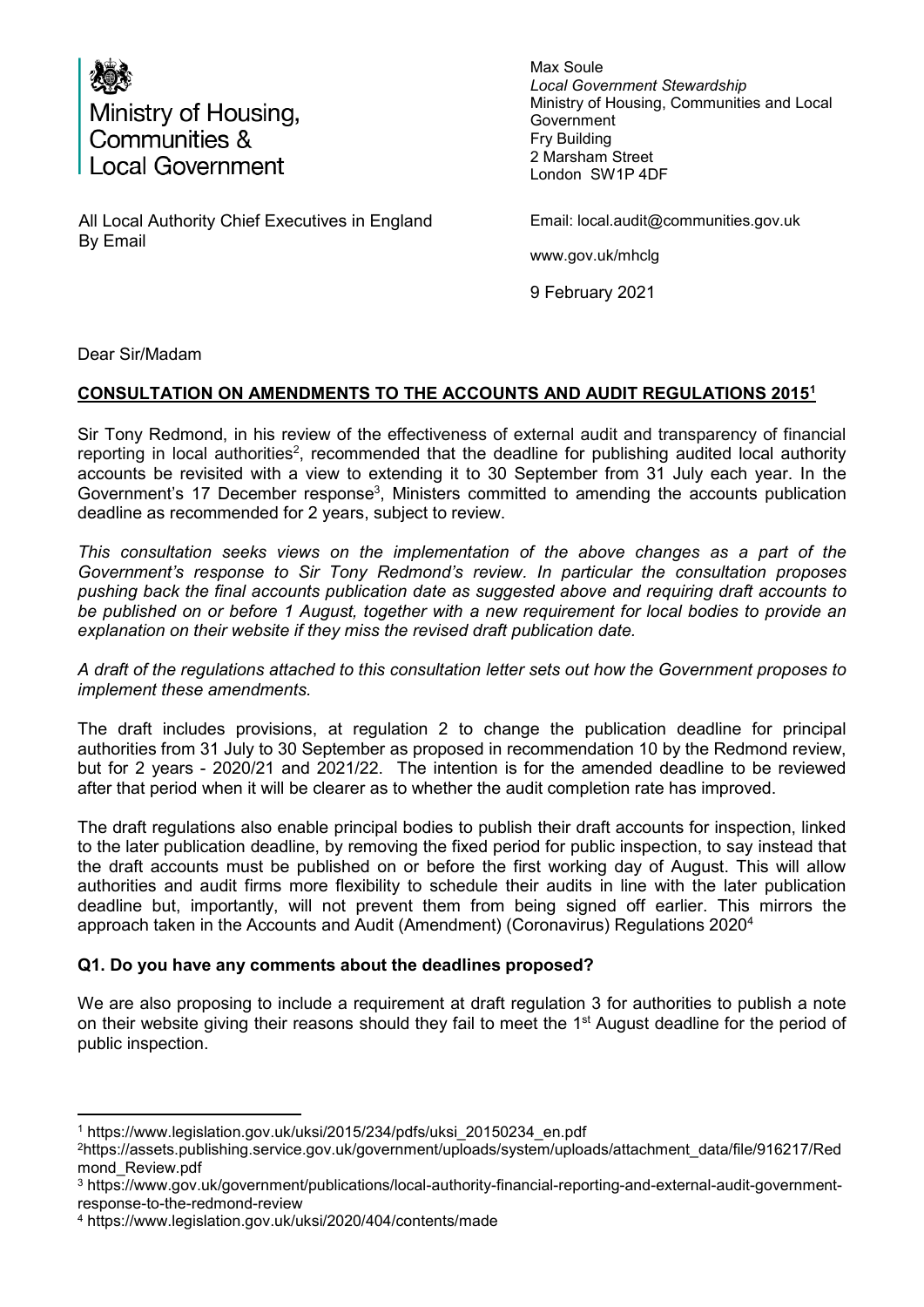**Q2. Do you have any comments about the proposal to include a requirement to publicise the reasons why, in exceptional circumstances, the draft accounts have not been published?** 

**Q3. We would also welcome any more general comments on the proposals, including any**  comments relating to equalities impact<sup>5</sup> or any potential for unintended consequences of any **of the amendments proposed.** 

There are other recommendations made by the Redmond review that could potentially be implemented through amendments to the Accounts and Audit regulations. However, due to timing constraints it was felt that these important changes should take priority to enable them to be implemented as soon as possible to provide certainty to audit firms and local authority bodies as to the forthcoming audit closure deadlines.

*All responses to this consultation should be submitted to the following email address: [localaudit@communities.gov.uk](mailto:localaudit@communities.gov.uk) by close of play on 1 March 2021.* 

Yours faithfully

**Max Soule Deputy Director Local Government Stewardship**

 $\overline{a}$  $^{\rm 5}$  In reference to the public sector equality duty set out in section 149 of the Equality Act 2010.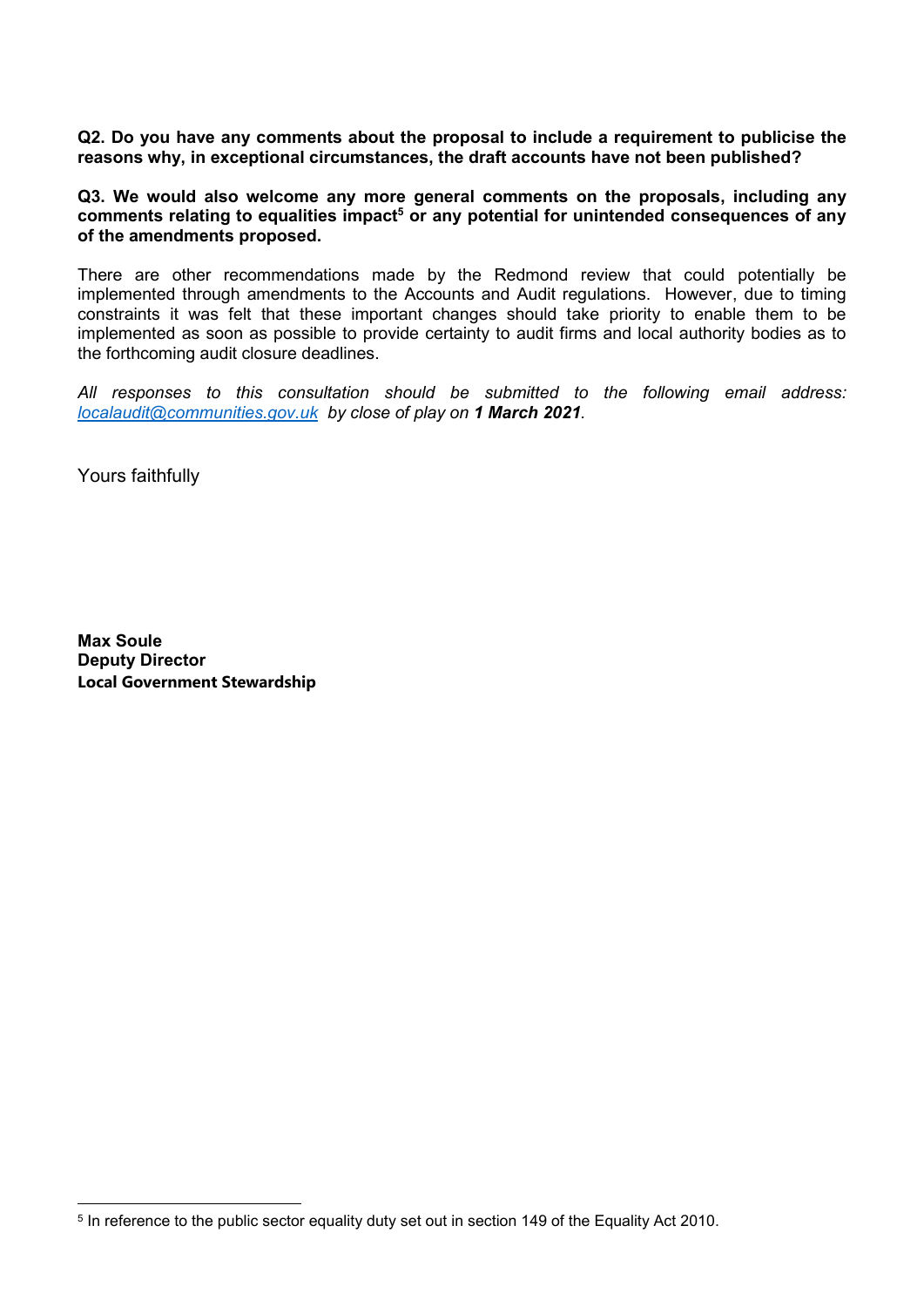S T A T U T O R Y I N S T R U M E N T S

## **2021 No.**

# **LOCAL GOVERNMENT, ENGLAND AND WALES**

The Accounts and Audit (Amendment) Regulations 2021

| Made<br>$\overline{\phantom{0}}$<br>-           | *** |
|-------------------------------------------------|-----|
| Laid before Parliament                          | *** |
| Coming into force -<br>$\overline{\phantom{a}}$ | *** |

The Secretary of State makes the following Regulations in exercise of the powers conferred by sections 32(1)(d) and (e) and  $43(2)$  of the Local Audit and Accountability Act  $2014(6)$ .

In accordance with section 32(3) of the Local Audit and Accountability Act 2014 he has consulted the Comptroller and Auditor General, such representatives of relevant authorities as he thinks appropriate and the recognised supervisory bodies.

#### **Citation and commencement**

**1.** These Regulations may be cited as the Accounts and Audit (Amendment) Regulations 2021 and come into force on \*\*\*.

#### **Amendment of the Accounts and Audit Regulations 2015**

**2.**  $\left(\frac{1}{1}\right)$  The Accounts and Audit Regulations 2015( $\frac{7}{1}$ ) are amended as follows.

(2) In regulation 10—

- (a) in paragraph  $(1)$ , for "paragraph  $(4)$ ," substitute "paragraphs  $(4)$  and  $(4A)$ ,";
- (b) in paragraph  $(2)(b)$ , for "paragraph  $(5)$ ," substitute "paragraphs  $(5)$  and  $(5A)$ ,";
- (c) after paragraph (4) insert—

"(4A) Paragraph (1) applies in relation to the publication of documents relating to the financial years beginning in 2020 and 2021 as if for "31st July" there were substituted "30th September".";

(d) after paragraph (5) insert—

"(5A) Paragraph (2)(b) applies in relation to the audit of accounts relating to the financial years beginning in 2020 and 2021 as if for "31st July" there were substituted "30th September".".

(3) In regulation 15—

 $\overline{a}$ 

(a) in paragraph  $(1)$ , for "paragraph  $(5)$ ," substitute "paragraphs  $(5)$  and  $(6)$ ,";

<sup>(</sup> 6 ) 2014 c.2 Sections 32 and 43 applied with modifications by S.I. 2018/639, 2018/640, 2018/648, 2018/649.

<sup>(</sup> 7 ) S.I. 2015/234; regulations 10 and 15 were amended by S.I 2020/404 and applied with modifications by S.I 2017/469, 2017/470, 2018/930, 2018/1128.